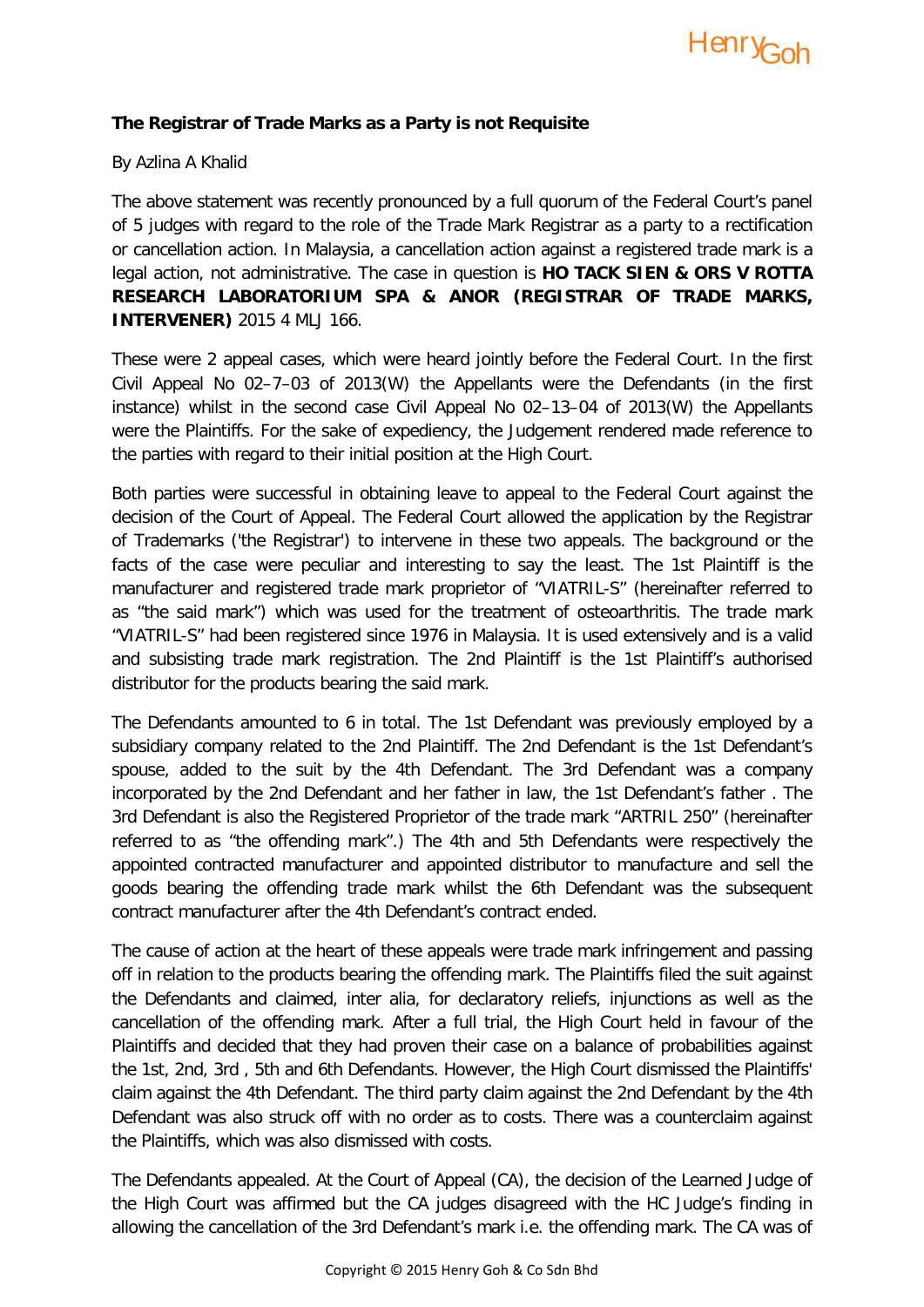## Henry Goh

the view that the Defendants' trade mark was registrable as a trademark under Section 10 of the Trade Marks Act 1976 (hereinafter referred to as "the Act"). The Court of Appeal made reference to Section 19(3) of the Act and held that the Registrar has a discretion to refuse registration. Since the Registrar proceeded with the registration of the offending mark, the registration was prima facie evidence of the validity of the 3rd Defendant's trade mark. The Court of Appeal also observed that the Plaintiffs took no steps under Section 28 of the Act to oppose the registration. Further, the CA was of the view that the High Court ought to have received the evidence from the Registrar before exercising his discretion to order the expungement of the offending mark based on Section 62 of the Act.

Thus, the two questions of law posed to the Federal Court were as follows:

1. Whether the evidence of the Registrar of Trademarks who had approved the registration of the offending mark after the commencement of the Plaintiffs' infringement suit is material to proving trademark infringement, i.e. is the Registrar of Trademarks the key witness to establishing likelihood of confusion.

2. Whether it is a pre-requisite to name the Registrar of Trademarks or the Intellectual Property Corporation of Malaysia (MYIPO) as a party in a writ or statement of claim in an application to expunge or rectify the Register of Trade Marks; and if the answer is in the affirmative, whether the several decisions by the High Court ordering the expungement/rectification of the Register of Trademarks without insisting on the Registrar of Trademarks or MYIPO to be named a party in the suits are now bad in law.

The first question was crafted by the Defendants whereas the second question, by the Plaintiffs.

The Defendants submitted firstly, under Section 4 of the Act, the power to administer all matters relating to trademarks is vested with the Registrar. The principal functions of the Registrar as provided for under the Act and its regulations includes giving preliminary advice to a person who proposes to apply for the registration of a trademark. The fact that the offending mark was allowed registration by the Registrar was sufficient evidence to show that the offending mark was not deceptively similar or likely to cause confusion when compared with the 1st Plaintiff's said mark 'VIATRIL-S'.

Secondly, the Registrar was entitled to be heard in any legal proceedings relating to the trademarks registered on the Trademarks Register as provided under Section 62 of the Act. Thus the failure of the Plaintiffs to call the Registrar to give evidence at trial must be taken to have admitted or conceded to the decision of the Registrar in approving the registration of the offending mark "ARTRIL 250".

In reply, the Plaintiffs contended that there was no need to bring the Registrar as a party since there was no cause of action against the Registrar. The Registrar has a right to appear if he deems fit or if the court requires his assistance. It was also put forth that it is the Courts that has the power to expunge any mark that has been wrongfully registered or wrongly remaining on the register. Once the grounds for revocation or removal of a mark have been made out, the mark must be removed or expunged from the Register. Additionally, it was argued that it is not for the Registrar to refer any matter to the court. If there is a trade mark dispute, then it is for the aggrieved party to bring an action in court for resolution. With regard to the Court of Appeal's finding that the registration of the offending mark affords a defense, Counsel for the Plaintiff argued that registration is not a